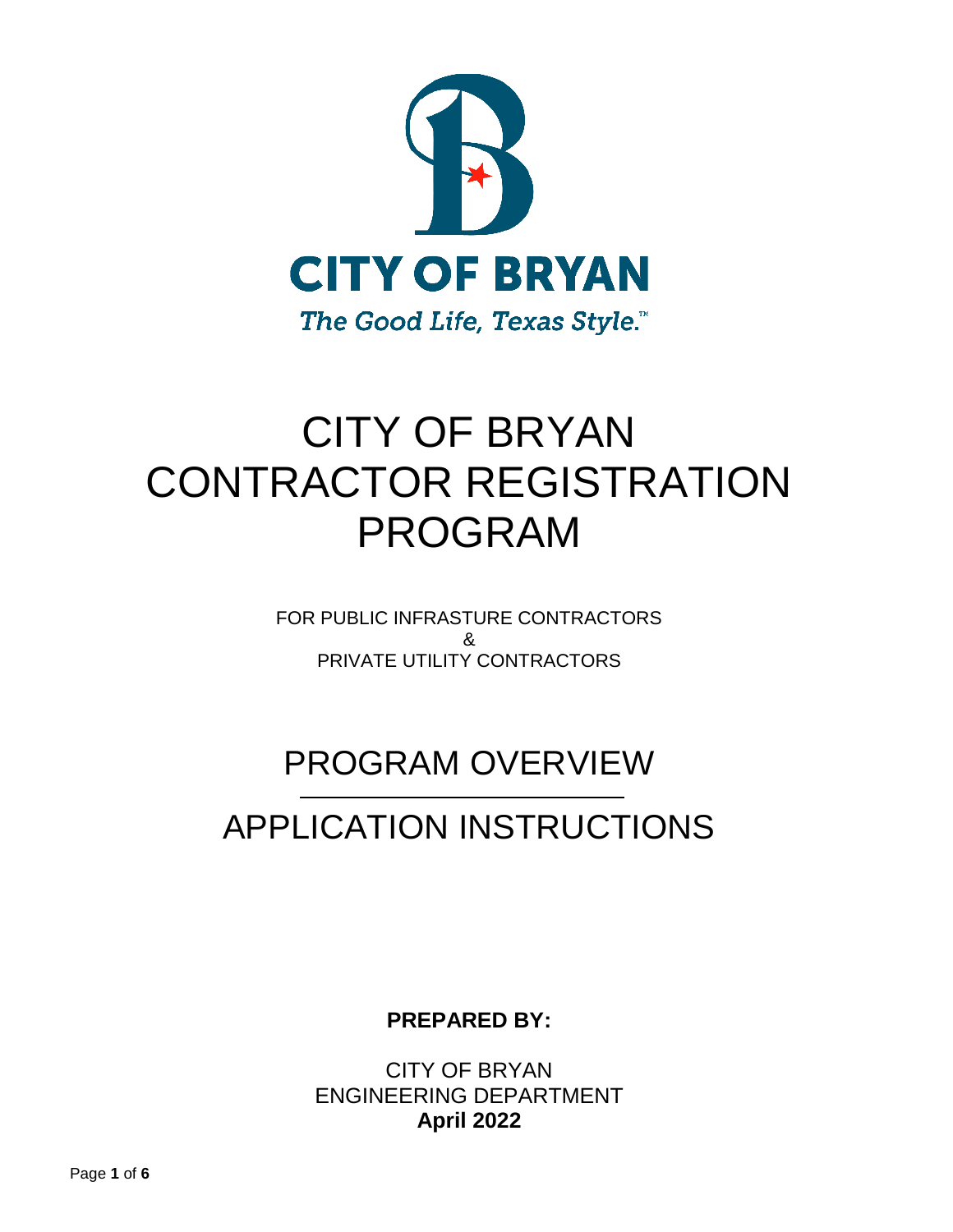## **CITY OF BRYAN CONTRACTOR REGISTRATION PROGRAM OVERVIEW**

The objective of the registration program is to substantiate that contractors have the experience, equipment, knowledge, insurance, bonding capacity and stability to safely and efficiently construct the public infrastructure that will service the citizens of Bryan and operate safely in public rights of ways.

This Registration applies to Contractors hired by:

- 1. the City to construct public infrastructure and the *bid opening occurs on or after December 1, 2018*.
- 2. private developers to construct infrastructure to be dedicated to the public and *the Pre-Construction Conference is held on or after December 1, 2018.*
- 3. land owners or private utilities to work in Public Rights of Ways or public easements and *permit issuance is on or after December 1, 2018.*

Valid registration is required to be considered a qualified bidder for any City of Bryan construction contract involving public infrastructure. Similarly, private developers building public infrastructure will be required to hire a registered company in order for the City of Bryan to accept the public infrastructure. Contractors wanting to construct private facilities in public right of way or easements must be registered. A registered contractor cannot subcontract to a non-registered contractor. If registration is denied by the City, the business entity may not compete for or otherwise seek a contract with the City including public infrastructure until valid registration is obtained.

Registration does not guarantee work, but rather allows the contractor to bid on public infrastructure work or perform public infrastructure construction for private developers or private utilities in public right of way or easements. Registration will be based upon the Contractor's response submitted as part of the Registration process. A certificate will be issued by the City of Bryan to the contractor listing the dates covered by the registration. Annual renewal of the registration is required.

There are multiple classifications in which to obtain registration. Select the appropriate application for the classification in which the organization is seeking registration for.

The City of Bryan application requires the contractor to submit a listing of prior work experience relative to the classification they are seeking registration for. Prior work experience should include contact names and phone numbers for each project listed. Safety of the public as well as the contractor is paramount to the City of Bryan therefore the contractor shall demonstrate as part of the application the training given to their employees on topics such as work zone safety, trench safety, equipment safety, etc. As part of the application, it is required that each of the contractor's crew leaders or foreman demonstrate a record of continuing education as required in the application.

Contractors will be required to provide information on the contractor's bonding and insurance capabilities to perform contracts, the equipment and personnel the contractor has available.

Review of the application takes place by a committee of City staff who will have 30 days to carefully review the application, after such time the applicant will be notified of the results. A registration application can be submitted at any time; however the application must be submitted 30 days prior to any bid opening.

For more information or to ask questions about this Registration Process, please contact the City Engineer's Office at 300 S. Texas Avenue, Bryan, TX 77803 or by phone at 979-209-5030.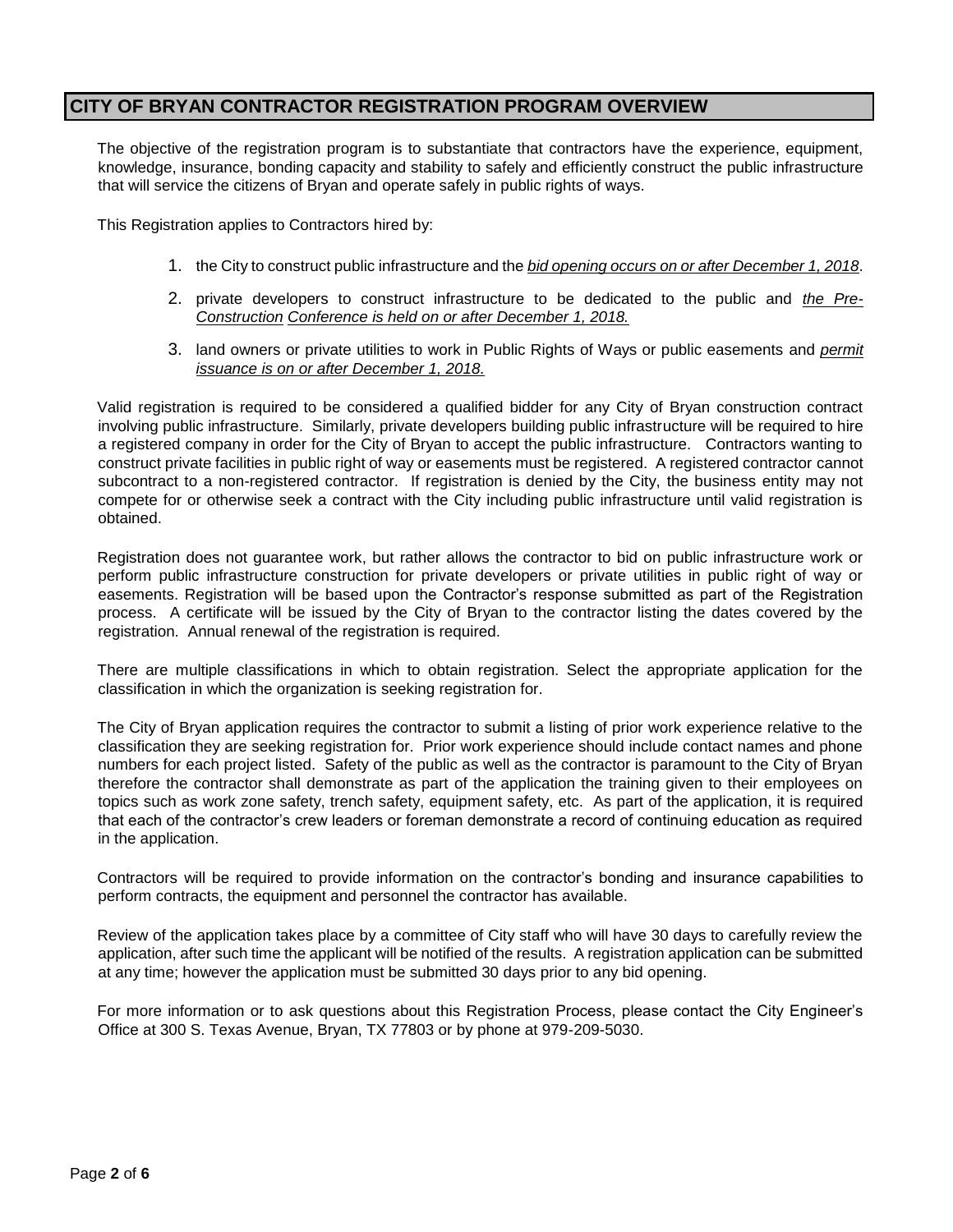## **REGISTRATION PROCESS**

All answers and other entries on the forms, except signatures, should be filled in on a typewriter or printed. Applicants may generate their own computer forms provided that the layout and formats are the same. It is the responsibility of the applicant to provide all requested information and materials. Failure to do so can affect registration score. See the format requirements section below.

All answers and entries must be specific and complete in detail. The application is reviewed for each class of work requested. You should request registration only for the classes of work your Company performs with its own forces; not work that is subcontracted out. Project history must be included for all classes of work requested.

The registration application shall be signed by the applicant or in the case of a partnership, corporation, or limited liability by a partner, corporate officer, or member, in affidavit form, on the last page of the application, the affidavit being properly executed and sworn to as the form indicates. The signatory of the statement guarantees the truth and accuracy of all statements and of all answers to questions, and to any additional information submitted to process this application.

#### USE OF ATTACHMENTS:

Schedules, reports and other forms of statements may be used as attachments to the requested information, provided that the City of Bryan finds the information contained therein helpful in evaluating the registration application.

#### PLACE OF SUBMISSION:

Registration applications shall be addressed to the City of Bryan Engineering Services, 300 S. Texas Ave., Bryan, Texas 77803. Telephone (979) 209-5030.

#### TIME OF SUBMISSION:

A registration application can be submitted at any time; however the application must be submitted at least 30 days prior to the bid opening of a project the contractor is pursuing. The application renewal date will be December 31<sup>st</sup> of each year.

#### NOTIFICATION OF ACTION TAKEN BY THE CITY OF BRYAN:

The applicant will be notified of the action of the City on their application. The applicant will then be allowed to bid only on projects within the classifications for which their registration is approved.

#### APPEAL FROM REJECTION OF APPLICATION OR LIMITATIONS THEREON:

An applicant, who has applied for registration within the prescribed time limits prior to the scheduled bid on a particular project, may appeal from the total or partial rejection to the Bryan City Manager.

#### PERIOD DURING WHICH A REGISTERED CONTRACTOR REMAINS REGISTERED:

A contractor who has been registered will usually remain registered until annual registration date of December 31. Unless such contractor is otherwise notified by the City of Bryan, they will be permitted to submit bids for any and all projects within their registration classification for which bids are to be received prior to the annual anniversary date.

#### REQUIREMENT OF CONTINUING REGISTRATION:

Contractors who have once been qualified and who desire to maintain an uninterrupted registration standing are required to submit an annual update either recertifying previous information or providing new information. These may be submitted not earlier than 60 days prior to but no later than December 31st.

#### CHANGES TO EXISTING REGISTRATION:

Requests for the revision of the registration standing of any contractor will be considered whenever the contractor can make a showing of materially improved ability. With or without a request from the registered contractor, the registration standing and any limitation on class of work may be reviewed by the City and modified as found appropriate. The registered contractor will be notified in writing of any such revision.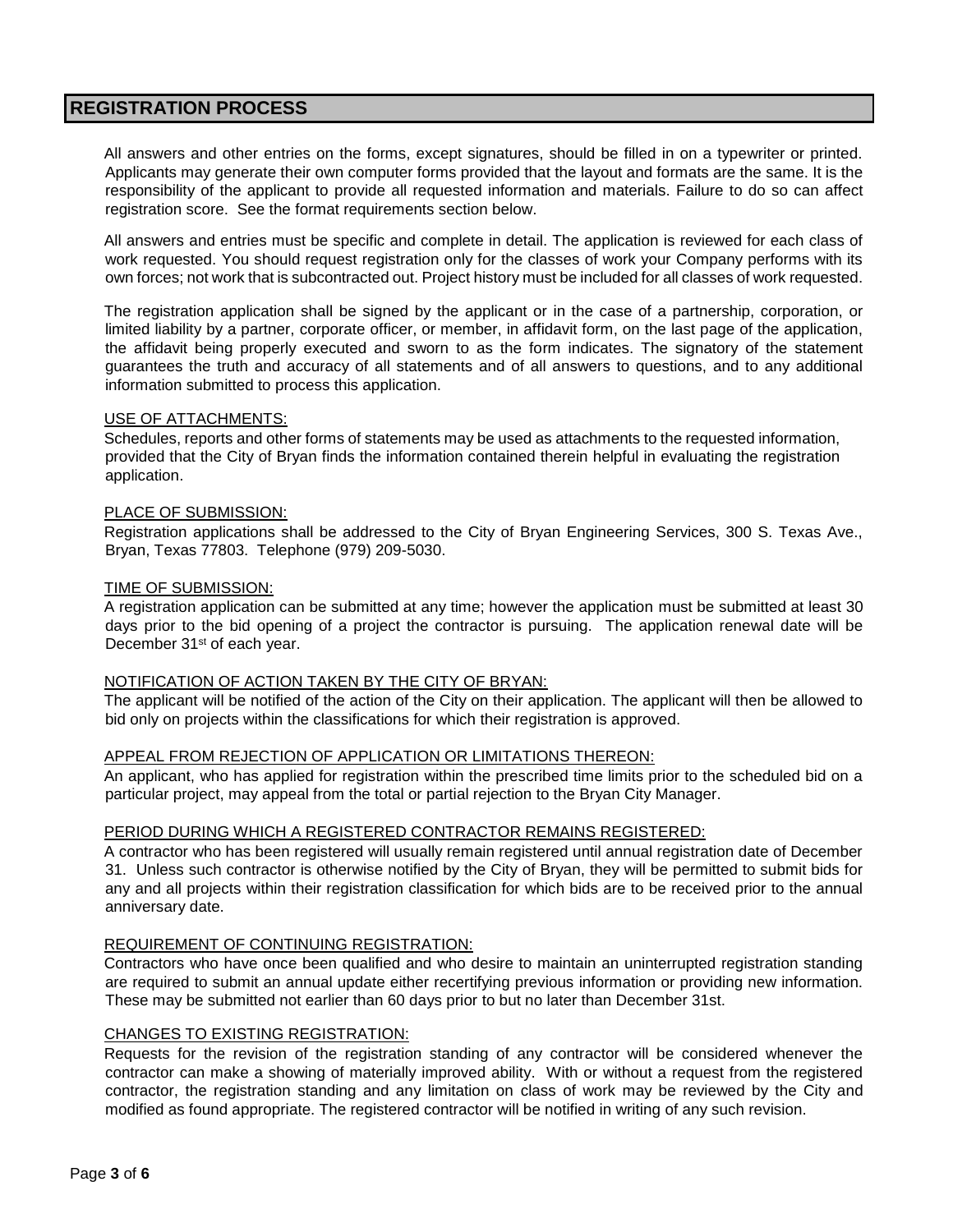## **MANDATORY DENIAL OF REGISTRATION**

A business entity shall be denied registration if the evidence supports a finding as to any of the following:

- 1. A business entity, or any of its officers or principal owners, are currently debarred by a federal, state or local public authority;
- 2. The business entity has knowingly submitted false information on the registration questionnaire or in response to any follow-up inquiries from the City; or
- 3. The business entity has declined to submit to the City information requested by the City Engineer as part of the registration process.

## **PERMISSIVE DENIAL OF REGISTRATION**

The City may, in its sole discretion, deny registration to a contractor if the evidence supports a finding as to the business entity, or their principals or officers, of any of the following:

- 1. Commission of civil or criminal fraud in connection with obtaining, attempting to obtain, or performing a public contract, agreement, or transaction;
- 2. Violation of federal or state antitrust statutes, including, but not limited to, those proscribing price fixing between competitors, allocation of customers between competitors, and bid rigging.
- 3. Commission of embezzlement, theft, forgery, bribery, making false statements, submitting false information, attempting to commit fraud against the City or other public entity, receiving stolen property, making false claims to any public entity, obstructing justice or fraudulently obtaining public funds;
- 4. Violation of federal guidelines for disadvantaged business entity status including, but not limited to, a violation of 49 CFR part 26 et seq., or misrepresenting minority or disadvantaged business entity status with regard to itself or one of its subcontractors;
- 5. Conviction for non-compliance with the prevailing wage requirements of the Texas labor law, or similar laws of any other state;
- 6. Violation of any law, regulation or agreement relating to a conflict of interest with respect to a government funded procurement;
- 7. Falsification, concealment, withholding and/or destruction of records relating to a public agreement or transaction;
- 8. Commission of any act or omission, or engaging in a pattern or practice, which tends to demonstrate that the business entity lacks the quality, fitness or capacity to perform a contract with the City, including, but not limited to, deficiencies in on-going contracts, false certifications or statements, fraud in performance or billing, or the lack of the financial resources necessary to perform contractual obligations;
- 9. Indictment or conviction for an offense which indicates a lack of business integrity or business honesty;
- 10. Willful failure to perform in accordance with the terms of one or more contracts;
- 11. Violation of a statutory or regulatory provision or requirement applicable to a public or private agreement or transaction;
- 12. Performance or conduct on one or more private or public agreements or transactions in a manner which negatively impacts or threatens the health or safety of the business entity's employees, the employees of any other entity involved with the transaction, the general public or any real property.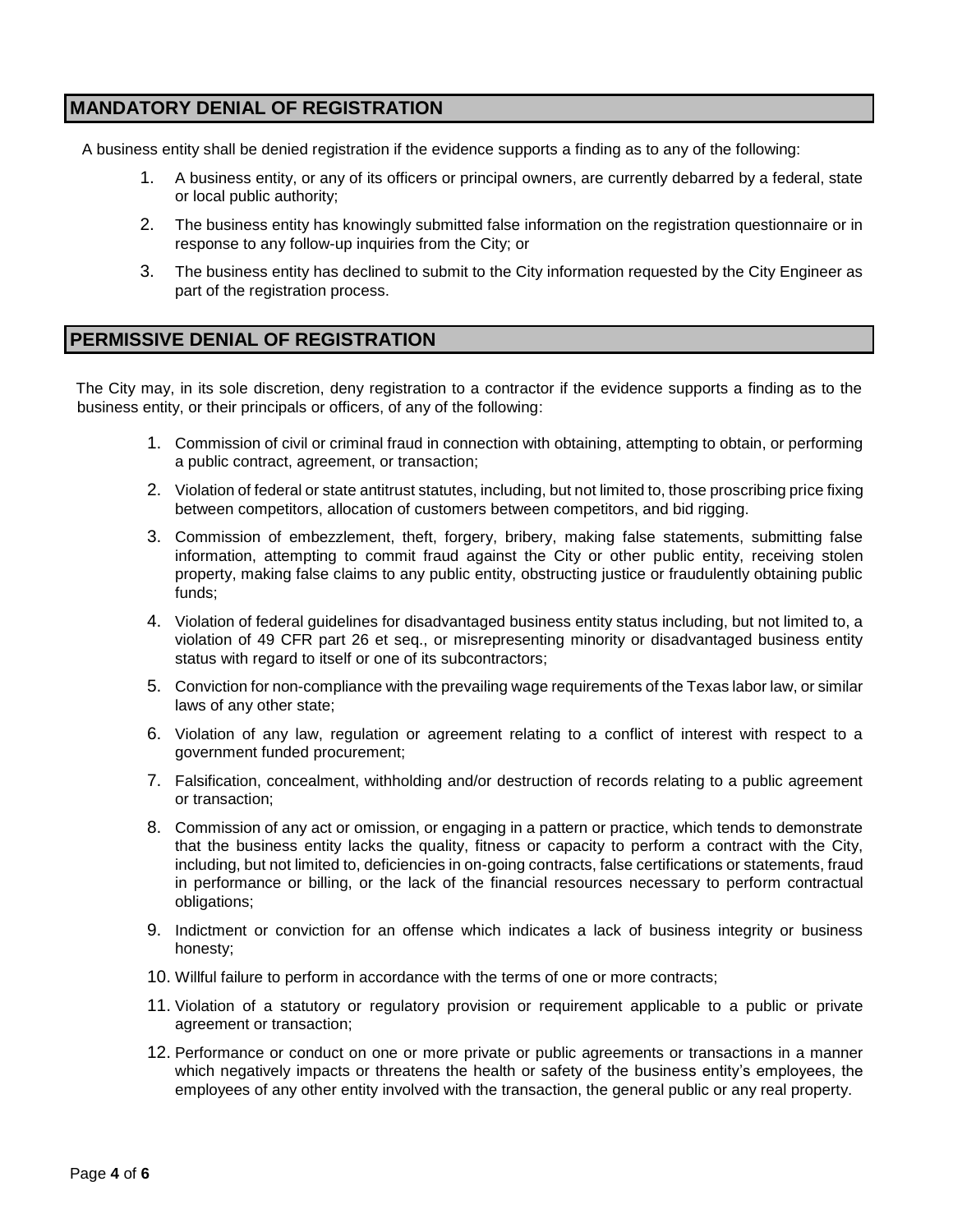- 13. Knowingly has entered into a business relationship with a business entity while that entity was debarred by the City.
- 14. Violation of the City policy regarding a drug-free workplace.
- 15. Violation of any non-discrimination laws or provisions included in any public agreement or transaction;
- 16. Violation of any labor laws, including but not limited to, child labor violations, failure to pay wages, failure to pay into a trust account, failure to remit or pay withheld taxes to tax authorities or unemployment insurance tax delinquencies;
- 17. Violation of a licensing, sub-letting or subcontractor-listing law.
- 18. Failure to comply with Texas corporate registration, federal, state and local licensing requirements;
- 19. Violation of a material provision of any settlement of a denial of registration or validation action;
- 20. A history of failure to perform, or of unsatisfactory performance of one or more contracts including, without limitation, default on contracts with the City or another public agency;
- 21. Has had its corporate status, business entity's license or any professional certification suspended, revoked, or has otherwise been prohibited from doing business in the State of Texas in the past three years.
- 22. Has undisputed or finally adjudicated and unresolved tax liens with federal, state or local taxing authorities; or
- 23. Any other cause so serious or compelling in nature that if affects the present responsibility of the business entity, the quality of its work, and/or its fitness or capacity to perform on a contract with the City.

## **INVESTIGATIONS, DETERMINATIONS AND REFERRALS**

The City shall review the available information related to each business entity seeking registration and may conduct such further investigation as he or she deems necessary. City officials having information regarding a business entity they know to be seeking registration where such information is reasonably likely to bear on the registration determination shall promptly provide such information to the City Engineer for consideration.

Based upon all the information obtained, the City Engineer shall make a determination consistent with this policy as to whether a business entity seeking registration shall be granted registration.

If information obtained during the registration process is of a sufficiently serious nature to warrant further investigation and possible action beyond the denial of registration, the City Engineer shall refer the matter to the City Legal staff and/or other appropriate official for possible debarment or suspension.

All actions of the City Engineer pursuant to this policy shall be considered to be actions with the course and scope of the City Engineer's employment with the City and shall be subject to the protections for public employees.

### **CERTIFICATE OF REGISTRATION**

Upon a finding that a business entity is approved for registration, the City Engineer shall promptly provide that business entity with a Letter of Registration.

### **NOTICE OF DENIAL OF REGISTRATION**

If the City Engineer denies registration, a notice shall be promptly given by letter to the business entity.

Such notice shall be deemed sufficient notice if served personally or by mail. Any attempt by a business entity to avoid service shall not prevent the denial of registration from becoming effective as of the date the City attempts notice as set forth in this paragraph.